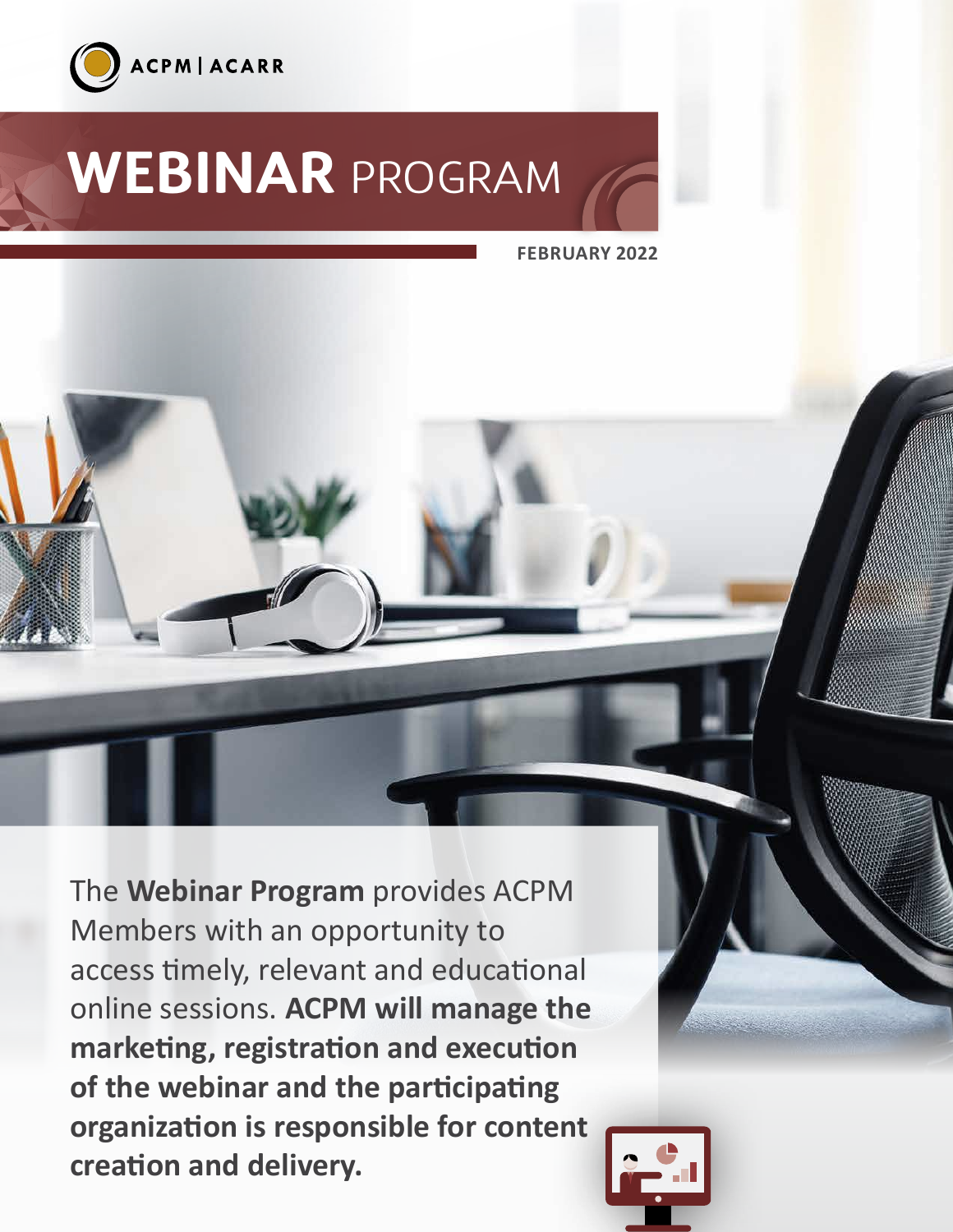*[ACPM](https://www.acpm.com/)* is the leading advocacy organization for a balanced, effective and sustainable retirement income system in Canada and our membership manages retirement plans for millions of plan members.

# **ACPM MEMBERSHIP REPRESENTS:**

- **ͫ Plan Sponsors, Administrators and Trustees**
- **ͫ Actuarial, Consulting and Accounting Firms**
- **ͫ Investment and Legal Firms**
- **ͫ Custodians and Record Keepers**
- **ͫ Organized Labour**
- **ͫ Human Resource Professionals**
- **ͫ Government /  Agency Employees**
- **ͫ Professional and Industry Associations**

# WHAT YOU NEED TO KNOW

## **BENEFITS**

- » **Deliver professional expertise to an international audience**
- » **Extend brand identity to target audiences**
- » **Receive post-webinar survey results**
- » **Present the event without having to leave your office**
- » **Webinar is available for post-viewing by attendees**

### **PROCESS**

#### **1. CLIENT SUBMISSION**:

- **a.** ACPM Member submits a 100–150 words webinar content description for approval by the *[ACPM Editorial Committee](https://www.acpm.com/about-us/national-committees/editorial-committee-(edcom))*
- **b.** ACPM Member registers and submits desired time slots
- **c.** Presenting organization sends draft of the presentation to ACPM for review

#### **2. DESIGN**:

The presentation needs to be formatted in the ACPM webinar presentation template that will be provided

#### **3. DELIVERY AND POST-DELIVERY**:

- **a.** Final presentation is available and webinar is delivered
- **b.** Post-event delivery of the presentation to attendees to be decided by the presenting organization

#### **DETAILS and RESTRICTIONS**

- » Presenting organization must be a current ACPM Member
- » Format is voiceover with a static Powerpoint presentation
- » Webinar topics must be educational, relevant and not excessively selfpromotional
- » ACPM hosts the webinar and manages marketing, registration and execution
- » Material can be provided in English and/or French
- » Webinar should be no longer than 60 minutes in length, including Q&A
- » Webinar scheduling is subject to booking availability
- » Content must be approved by ACPM
- » Webinars are free for ACPM Members attendees. To attend webinars, a registration fee is required for non-Members

**FEBRUARY 2022 » WEBINAR**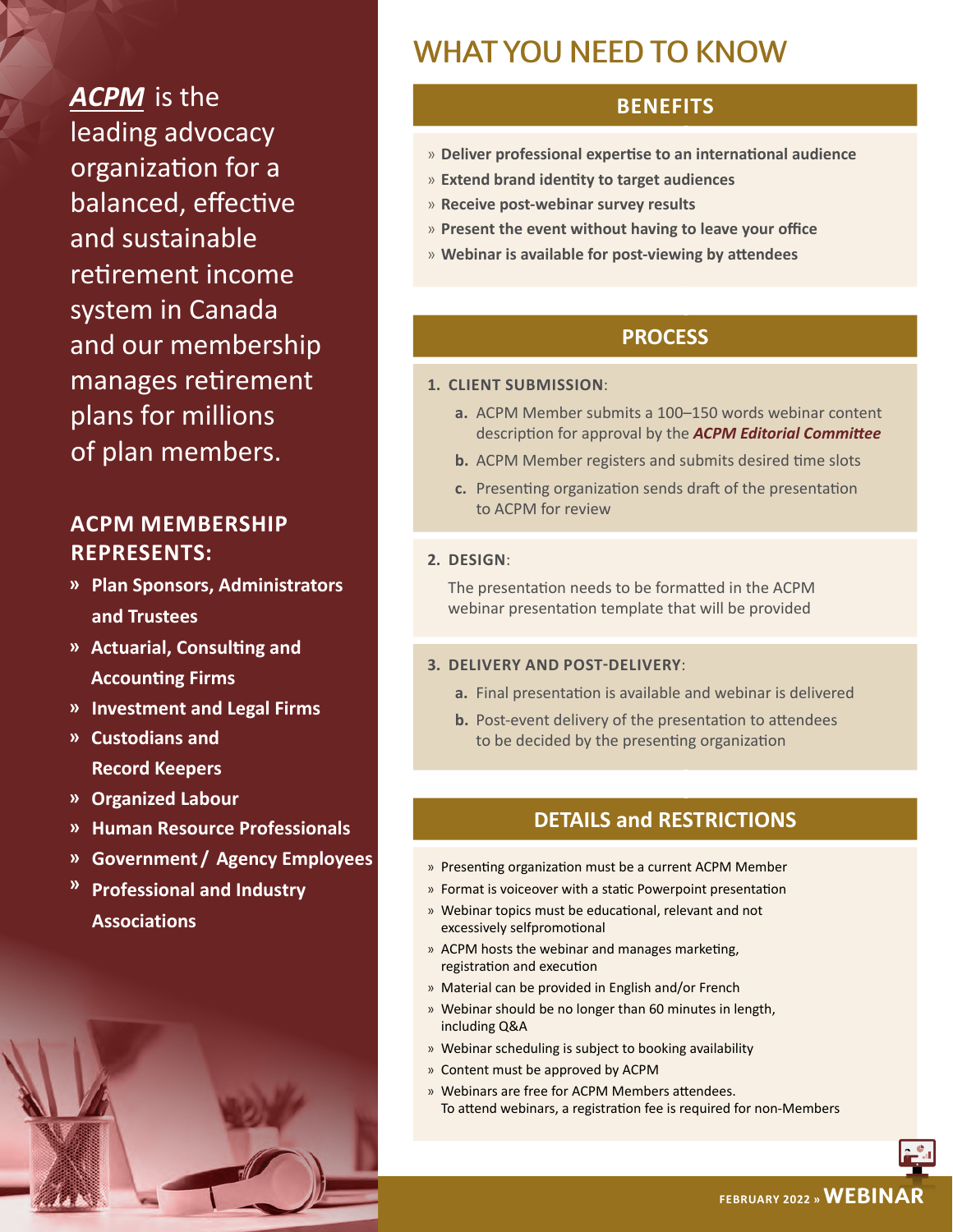|                                             | <b>WEBINAR</b><br><u>ا گھ</u><br><b>REGISTRATION FORM</b><br>(PAGE 1 OF 2) |                                          |                      |  |  |  |
|---------------------------------------------|----------------------------------------------------------------------------|------------------------------------------|----------------------|--|--|--|
| <b>PRICING</b>                              |                                                                            |                                          |                      |  |  |  |
| <b>ACPM LEADERSHIP</b><br><b>SUPPORTERS</b> | <b>ACPM PLAN SPONSOR</b><br><b>MEMBERS</b> <sup>(i)</sup>                  | <b>ACPM</b><br><b>INDIVIDUAL MEMBERS</b> | <b>NON-MEMBERS</b>   |  |  |  |
| <b>COMPLIMENTARY</b>                        | \$250                                                                      | \$450                                    | <b>NOT AVAILABLE</b> |  |  |  |

# **YOUR CONTACT INFORMATION***(Please check one category only)*

| <b>ACPM LEADERSHIP SUPPORTER</b>    |                                                                         |  |  |  |  |
|-------------------------------------|-------------------------------------------------------------------------|--|--|--|--|
| <b>ACPM PLAN SPONSOR MEMBER (i)</b> |                                                                         |  |  |  |  |
| <b>ACPM INDIVIDUAL MEMBER</b>       |                                                                         |  |  |  |  |
| <b>ORGANIZATION</b>                 |                                                                         |  |  |  |  |
| <b>NAME</b>                         | <b>POSITION</b>                                                         |  |  |  |  |
| <b>EMAIL</b>                        | TEL.<br><u> 1980 - Johann Barn, mars an t-Amerikaansk kommunister (</u> |  |  |  |  |
| MEMBER N°                           |                                                                         |  |  |  |  |

## **YOUR WEBINAR INFORMATION**

| <b>ESTIMATED LENGTH (incl. Q&amp;A):</b> |                |               |                                                                               |  |  |  |  |  |
|------------------------------------------|----------------|---------------|-------------------------------------------------------------------------------|--|--|--|--|--|
| <b>LANGUAGE:</b>                         | <b>ENGLISH</b> | <b>FRENCH</b> | ENGLISH + FRENCH (must be presented in succession; 60 minute limit)<br>$\Box$ |  |  |  |  |  |
| <b>PREFERRED DATE (if possible):</b>     |                |               |                                                                               |  |  |  |  |  |
| $1ST$ CHOICE<br>2 <sup>ND</sup> CHOICE   |                |               |                                                                               |  |  |  |  |  |

#### *Notes:*

 $\blacktriangleright$ 

- *(i) Plan Sponsors, Administrators, Trustees, and Government Employees.*
- *(ii) Prices are per webinar. All orders are final.*
- *(iii) Prices do not include applicable taxes.*